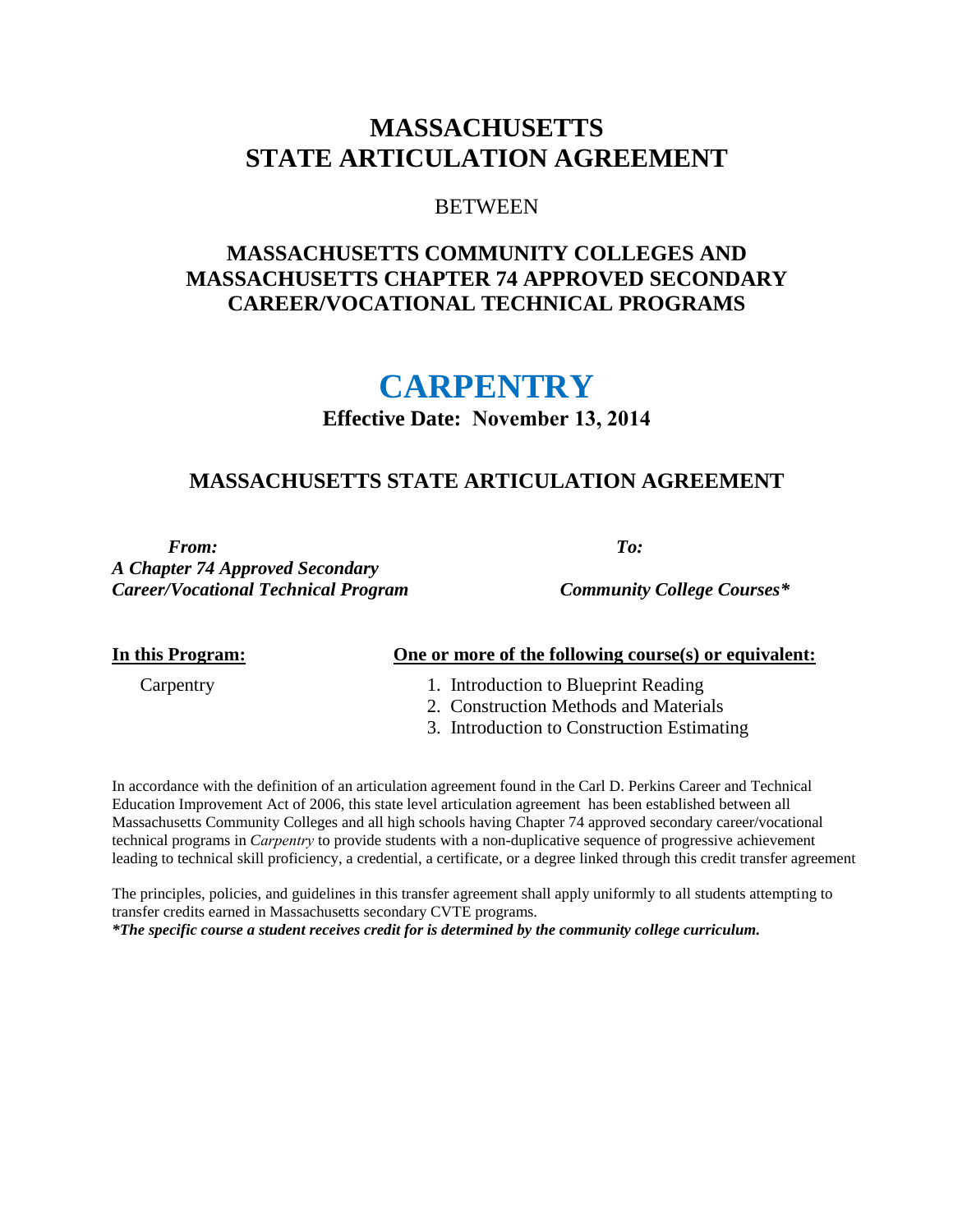#### **SECTION I: ADMISSION CRITERIA AND PROCEDURES APPLY**

- 1) Students eligible for credit are subject to the same application and admission requirements as all other students. The graduation requirements will be no different from the graduation requirements for all other students.
- 2) Students must have the minimum high school grade point average (GPA) of 2.0 plus an average grade of B (3.0/80% or higher) earned in the course/s that comprise the Massachusetts Chapter 74 approved Secondary Career/Vocational Technical program listed above.
- 3) Massachusetts students who have completed the Chapter 74 approved secondary career/vocational technical program covered by this agreement shall provide evidence (transcript) that he/she earned a 3.0 GPA/80% or higher in the technical courses that will be awarded advanced credit at all 15 Massachusetts Community Colleges.

## **SECTION II: AWARDING OF CREDIT**

- 1) Articulated credits accepted by a community college pursuant to this agreement shall be placed on the student's college transcript prior to the end of the first semester. When possible the posting will be within 60 days of receiving the student's high school transcript but no later than 30 days after the semester add-drop deadline.
- 2) The credit *shall not* be held in escrow or be dependent upon the results of the college placement test results, required prerequisites, etc.
- 3) Students will receive credit regardless of their college major.
- 4) Students will be awarded up to 4 credits or the number of credits (2–4 credits) that will allow the student to move to the next class level without penalty. The intent of this section is to award the student the appropriate number of credits so that he/she will be in sync with the native student who attends the community college and who has completed the introductory class. Colleges can also choose to award additional credit for all articulated coursework within an agreement, but are under no obligation to do so pursuant to this agreement.

## **SECTION III: SECONDARY SCHOOL ELIGIBILITY FOR ADVANCED CREDIT**

The Massachusetts Community Colleges will honor this agreement for two years after the student's date of high school graduation. In cases where a student's graduation exceeds 2 years, the community college will determine eligibility on a case by case basis.

This agreement is contingent upon a high school with Chapter 74 approved programs maintaining:

- 1) Current accreditation by the New England Association of Schools and Colleges; and
- 2) Current approval by the Massachusetts Department of Elementary and Secondary Education pursuant to Massachusetts General Law Chapter 74 and the Vocational Technical Education Regulations.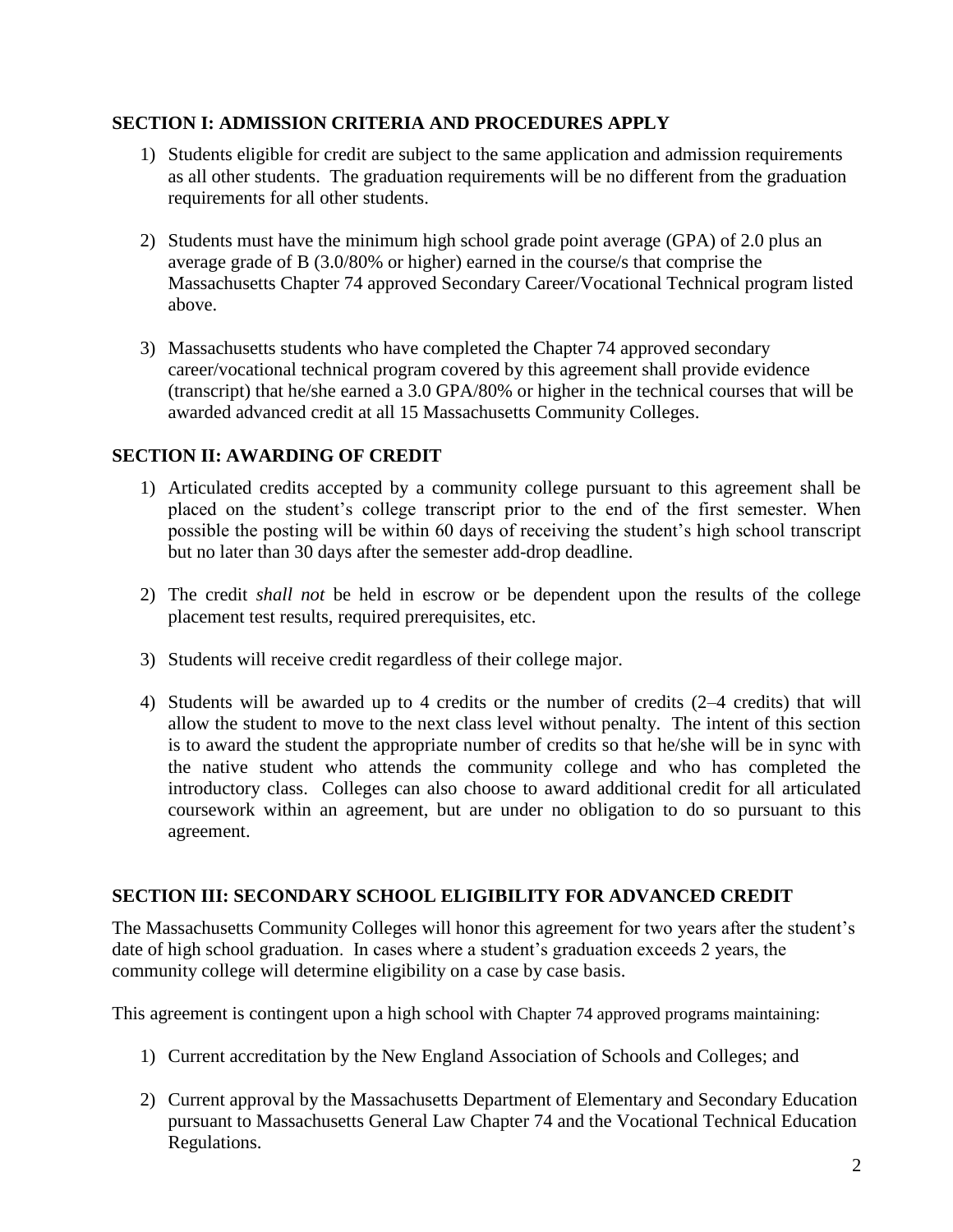#### **SECTION IV: APPEAL PROCESS**

Matriculated students have the right to petition the college responsible for certifying credit (e.g. college transfer coordinator, academic dean or other person/s) if credit is not awarded under this agreement. Students may appeal or grieve denial of credit with any community college by referring to the grievance process in that college student handbook. If a student prevails on appeal the college must place the credit on the student's college transcript prior to the end of the first semester – within 60 days of receiving the student's high school transcript but no later than 30 days after the add-drop deadline.

## **SECTION V: GENERAL CONDITIONS OF THIS AGREEMENT**

- 1) Students receiving articulated credits are strongly advised to review all enrollment, transfer and graduation requirements for four-year post-secondary schools prior to making plans to apply to any Massachusetts Community College.
- 2) The transferability of the associate degree credit to a baccalaureate program is determined by each four year institution and cannot be guaranteed.
- 3) This agreement is endorsed by the Massachusetts Community Colleges Executive Office on behalf of Massachusetts Community College Presidents' and the Massachusetts Association of Vocational Administrators.
- 4) This agreement will be reviewed when a substantive change in the framework occurs by the framework's review committee.

## **SECTION VI: FAIR NOTICE OF MATERIAL MODIFICATION**

1) A fair notice period of 24 months by a community college will provide confidence to students and parents that the agreement will be in effect when the student graduates from high school. It is intended that this section not be combined with any other section for the purpose of extending the warning period to be more than 24 months.

#### **SECTION VII: COLLEGES ARE ENCOURAGED TO DEVELOP ARTICULATION**

- 1) Individual colleges are encouraged to continue the practice of developing individual articulation agreements in a variety of classes/programs.
- 2) Colleges are encouraged to consider adopting this agreement to apply to secondary nonchapter 74 programs where appropriate.
- 3) The community colleges continue to have the discretion to award advanced credit in cases not specifically covered by this agreement. This agreement may apply to students in secondary non-chapter 74 approved programs or in cases where a word or course title or program title may vary from this agreement, etc.
- 4) The community college program title changes alone will not impact this agreement because the agreement is based upon student achievement of knowledge and skills in this area as outlined in the Massachusetts Chapter 74 frameworks.